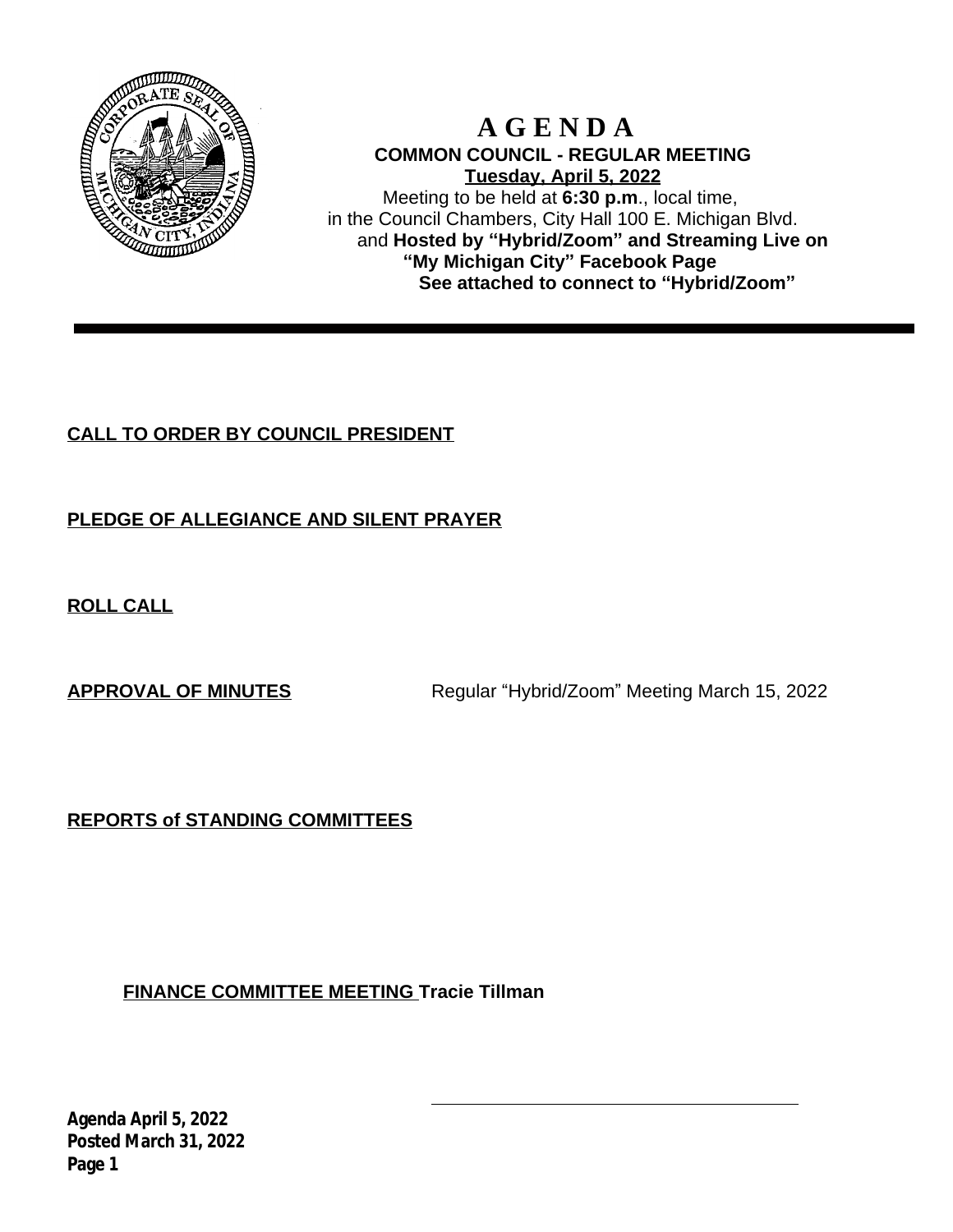## **CLAIMS DOCKET**

#### **April 5, 2022**

 **Riverboat/Boyd Development – Purchase Orders Riverboat - \$902.999.98 Boyd – none**

#### **April 5, 2022**

| Fund $\#2042$ – Riverboat – Claims - \$ |   | 44,996.50  |
|-----------------------------------------|---|------------|
| FFT                                     |   | 300,000.00 |
| Fund $\#2031$ – Boyd Development - \$   |   | 0.00       |
| EFT                                     |   | 0.00       |
| <b>TOTAL CLAIMS</b>                     | S | 344,996.50 |

## **REPORTS OF SPECIAL or SELECT COMMITTEES**

#### **REPORTS of MAYOR OR OTHER CITY OFFICERS AND DEPARTMENTS**

Nancy Moldenhauer Chair of Sustainability Commission presentation. Andie Jahnz-Davis Vic Chair will address the Council regarding current projects in honor of earth month.

#### **PETITIONS**

#### **COMMUNICATIONS**

An Invoice was received in the Clerk's Office from Mayor Parry with the description of work completed regarding the additional projects/cost from Rieth-Riley Construction Company, Inc. (\$34,162.50)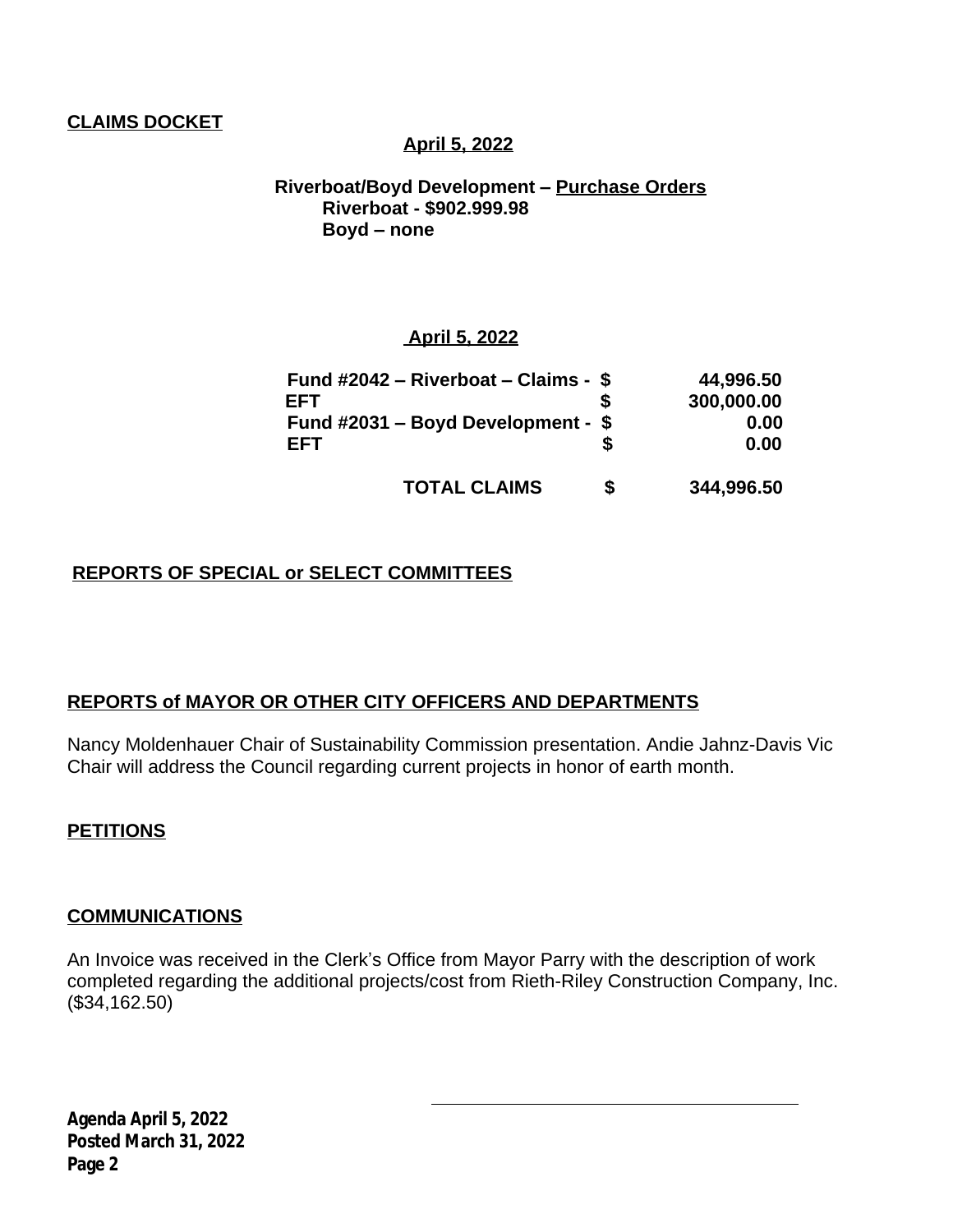## **RESOLUTIONS APPROVING AND AUTHORIZING THE 2022-2024 UNION CONTRACT BETWEEN THE MICHIGAN CITY FRATERNAL ORDER OF POLICE DUNES LODGE #75 AND THE CITY OF MICHIGAN CITY, INDIANA**

**Introduced by:** Don Przybylinski Paul Przybylinski Bryant Dabney

## **A RESOLUTION SUPPORTING AND ENDORSING A LETTER OF INTENT TO ENTER AN AGREEMENT FOR PAYMENT IN LIEU OF TAXES WITH GARDEN ESTATES IN TC LLC**

**Introduced by:** Angie Nelson Deuitch

**SUPPORTING THE SUBMISSION OF A NOTICE OF INTENT TO ESTABLISH A RAILROAD QUIET ZONE ALONG THE SOUTH SHORE LINE OWNED AND OPERATED BY THE NORTERN INDIANA COMMUTER TRANSPORTATION DISTRICT FOR ALL GRADE CROSSINGS FROM CARROL AVE. TO SHERIDAN AVE. & SUPPORTING NECESSARY FUNDING FOR GRADE CROSSING IMPROVMENTS**

**Introduced by:** Angie Nelson Deuitch Gene Simmons Bryant Dabney Tracie Tillman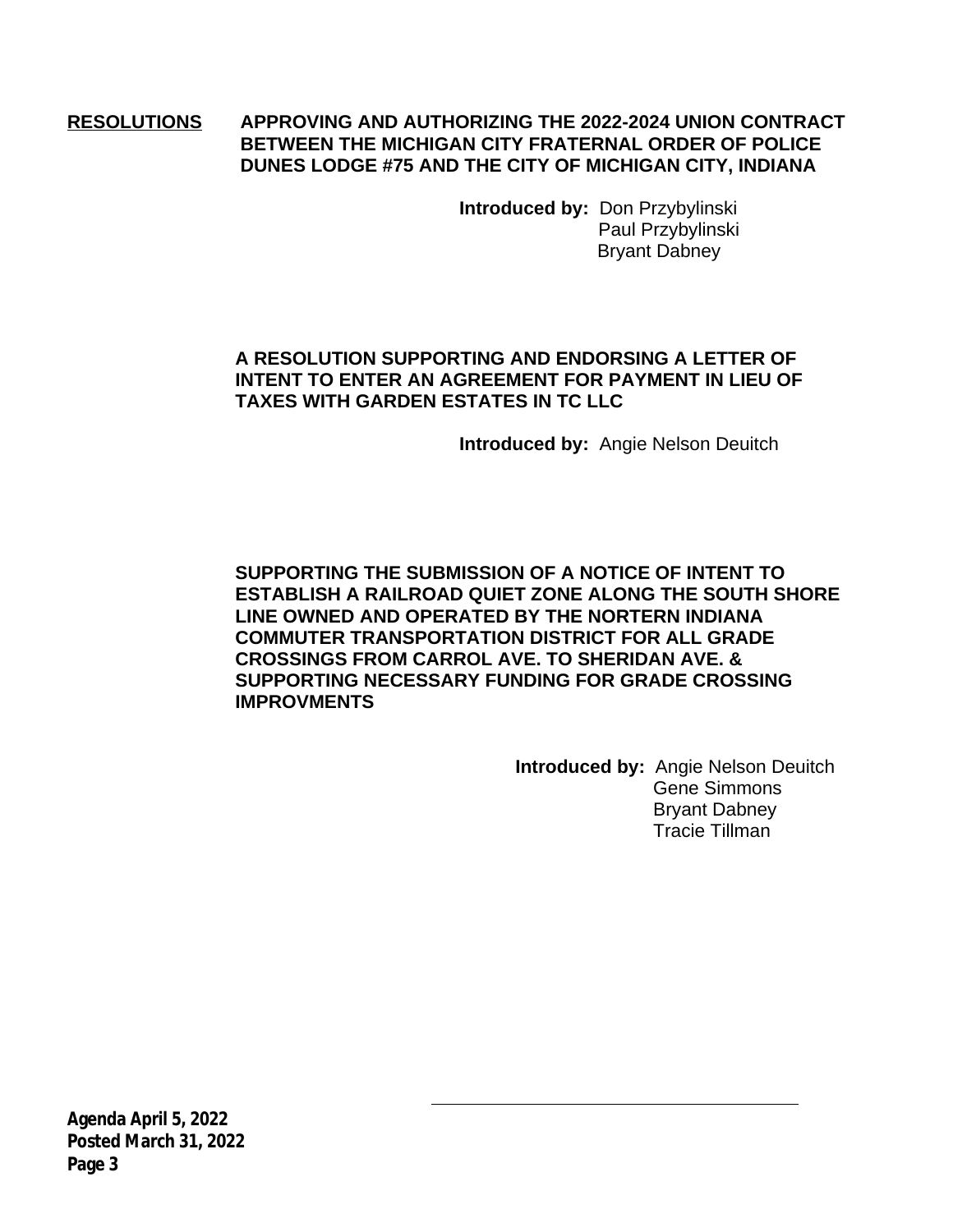**ORDINANCE AMENDING ORDINANCE NO 4614 TO ESTABLISHING SALARIES** 1<sup>st</sup> Reading **FOR THE MICHIGAN CITY POLICE DEPARTMENT FOR THE CALENDAR YEAR 2022**

> **Introduced by:** Don Przybylinski Paul Przybylinski Bryant Dabney

#### **ORDINANCE AMENDING ORDINANCE NO 4598 COMMONLY KNOWN AS THE** 1<sup>st</sup> Reading **st Reading THE "2022 SALARY ORDINANCE" TO INCREASE THE ANNUAL SALARIED POSITIONS WITHIN THE CITY OF MICHIGAN CITY & TO CREATE THE POSITION OF GRANT WRITER**

**Introduced by:** Bryant Dabney Dalia Zygas

**ORDINANCE ANNEXING REAL ESTATE (approximately 147.2 acres) SITUATED** 2<sup>nd</sup> Reading **BETWEEN PAHS ROAD, JOHNSON ROAD, AND U.S. HIGHWAY 20, LAPORTE COUNTY, INDIANA AND DECLARING SAME TO BE PART OF THE CITY OF MICHIGAN CITY, INDIANA**

**Introduced by:** Angie Nelson Deuitch Sean Fitzpatrick Bryant Dabney Dalia Zygas Gene Simmons

**Published in the** *Herald Dispatch* **March 11, 2022**

**Formal Public Hearing will be held April 5, 2022**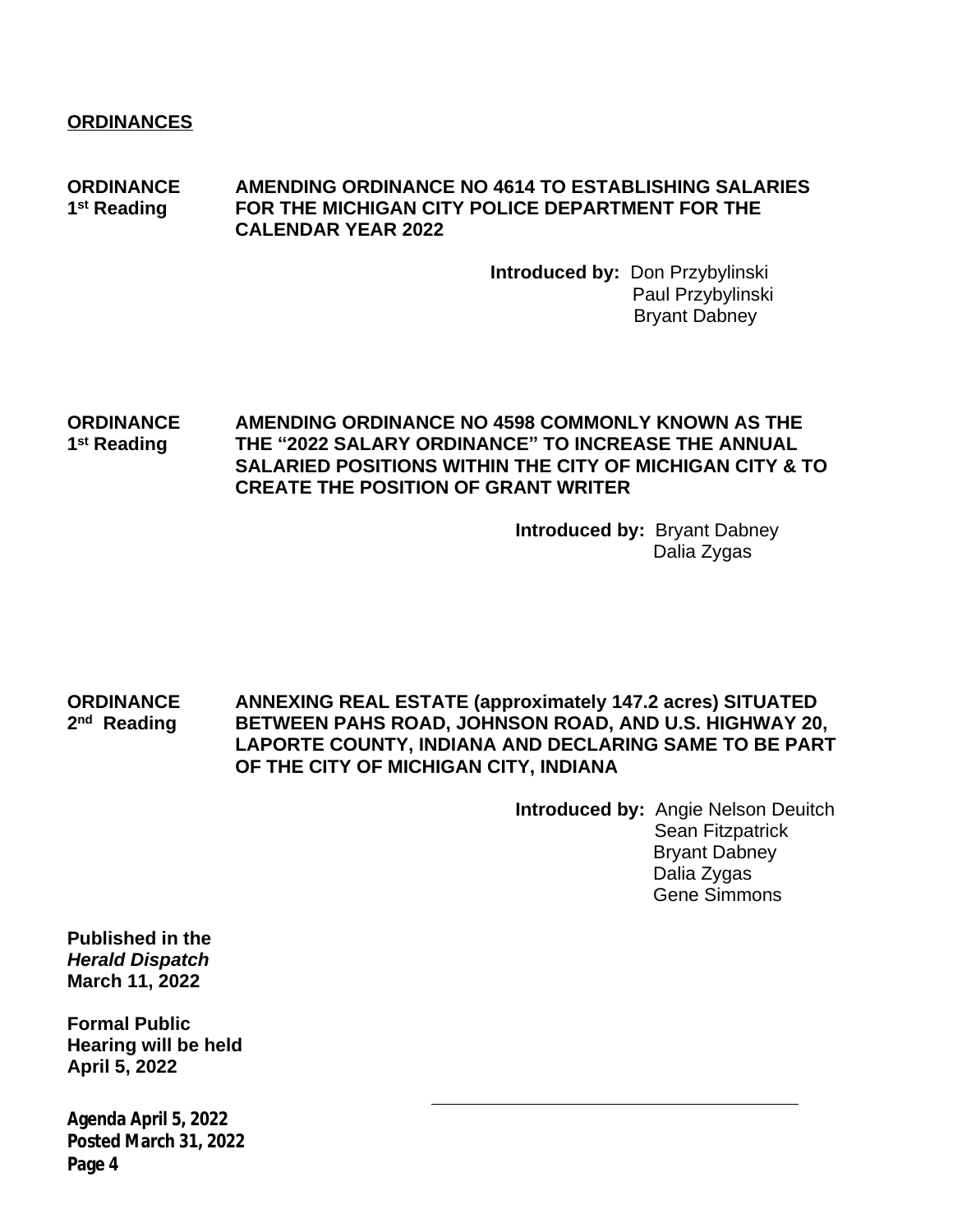#### **ORDINANCE APPROVING ADDITIONAL APPROPRIATION IN THE BUDGET OF** 2<sup>nd</sup> Reading **THE COMMON COUNCIL IN THE GENERAL FUND FOR ADDITIONAL FUNDING FOR THE COMMON COUNCIL'S 2022 LEGAL SERVICE CONTRACT**

**Introduced by:** Angie Nelson Deuitch Tracie Tillman

(DECREASE General Fund #1001 Unappropriated balance \$25,000.00 INCREASE ACCOUNT#1001 105 431.010 \$25,000.00 Professional Services – Legal)

**Published in the** *Herald Dispatch* **March 11, 2022**

**Formal Public Hearing will be held April 5, 2022**

#### **ORINANCE APPROVING ADDITIONAL APPROPRIATION IN THE BUDGET OF** 2<sup>nd</sup> Reading **THE LOCAL INCOME TAX (LIT) FUND FOR THE 2022 LANDSCAPING CONTRACT**

#### **Introduced by:** Don Przybylinski

**(**DECREASE LIT Fund 2224 Unappropriated balance \$100,000.00 INCREASE ACCOUNT#2224 116 436.050 \$100,000.00 Repair & Maintenance – Other)

**Published in the** *Herald Dispatch* **March 11, 2022**

**Formal Public Hearing will be held April 5, 2022**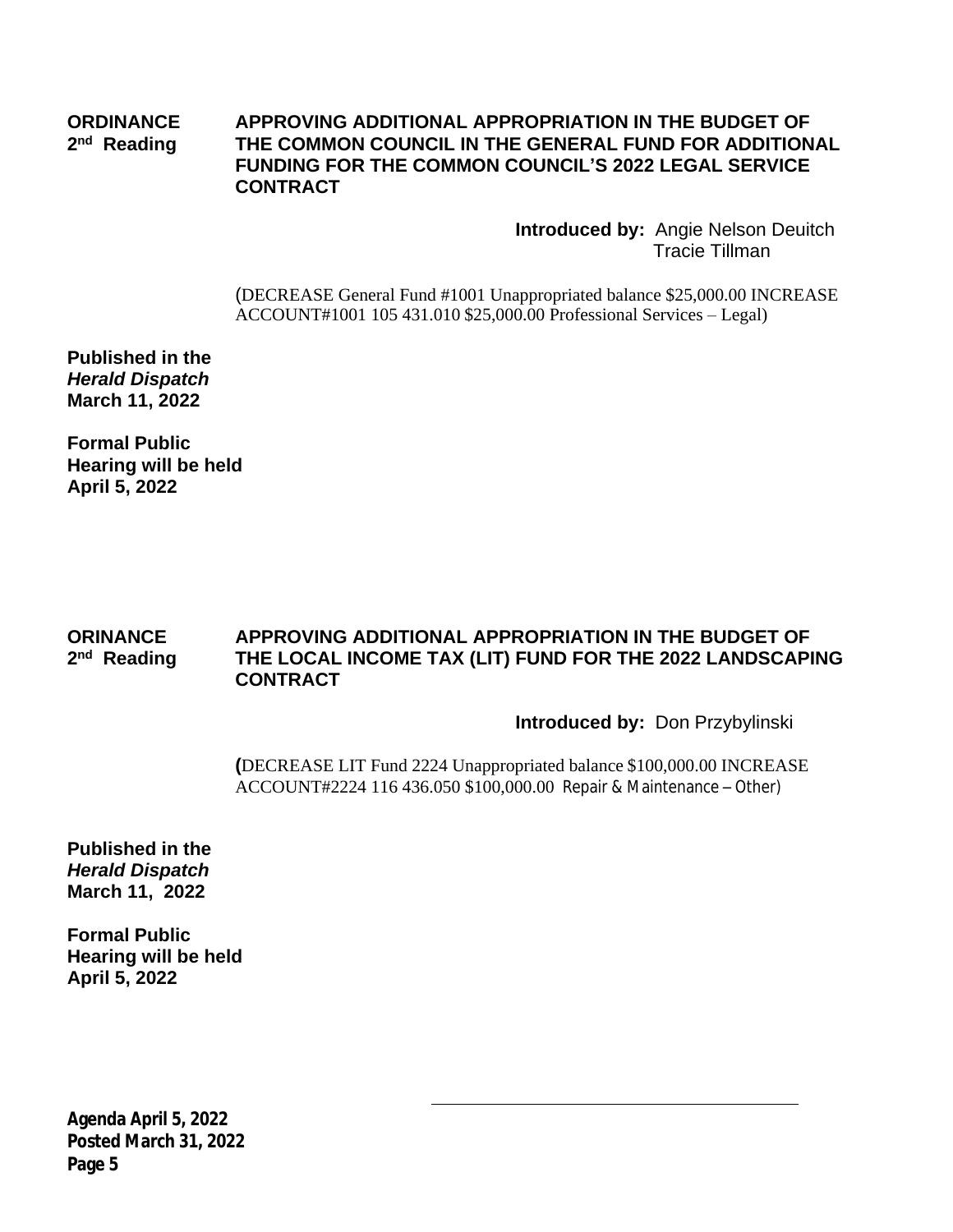#### **ORDINANCE APPROVING ADDITIONAL APPROPRIATION IN THE BUDGET OF** 2<sup>nd</sup> Reading **THE LOCAL INCOME TAX (LIT) FUND TO PROVIDE FUNDING FOR PROFESSIONAL SERVICES TO PREPARE A FISCAL PLAN FOR A VOLUNTARY ANNEXATION PETITION FILED BY PRITZ FAMILY, LLC, ET AL.**

#### **Introduced by:** Bryant Dabney

(DECREASE LIT Fund #2224 Unappropriated balance \$16,700.00 INCREASE ACCOUNT#2224 000 431.050 \$16,700.00 Professional Services – Other)

**Published in the** *Herald Dispatch* **March 11, 2022**

**Formal Public Hearing will be held April 5, 2022**

**NEW BUSINESS FYI:** The Mayor is requesting the advice and consent of the members of the Michigan City Common Council regarding his appointment of Ms. Belinda Lee as a member of the Michigan City Social Status of African American Males and is replacing the late Mr. Lester Norvell with her expiration date 03-01-23

**FYI:** The Mayor is requesting the advice and consent of the members of the Michigan City Common Council regarding his reappointment of Mr. John Haynes as a member of the Michigan City Port Authority with appointment continuing and will expire 04-12- 2026

**UNFINISHED BUSINESS** Nominations: The Council has one (1) appointment to the Michigan City Sustainability Commission expiring May 1, 2022. Incumbent Ms. Nancy Moldenauer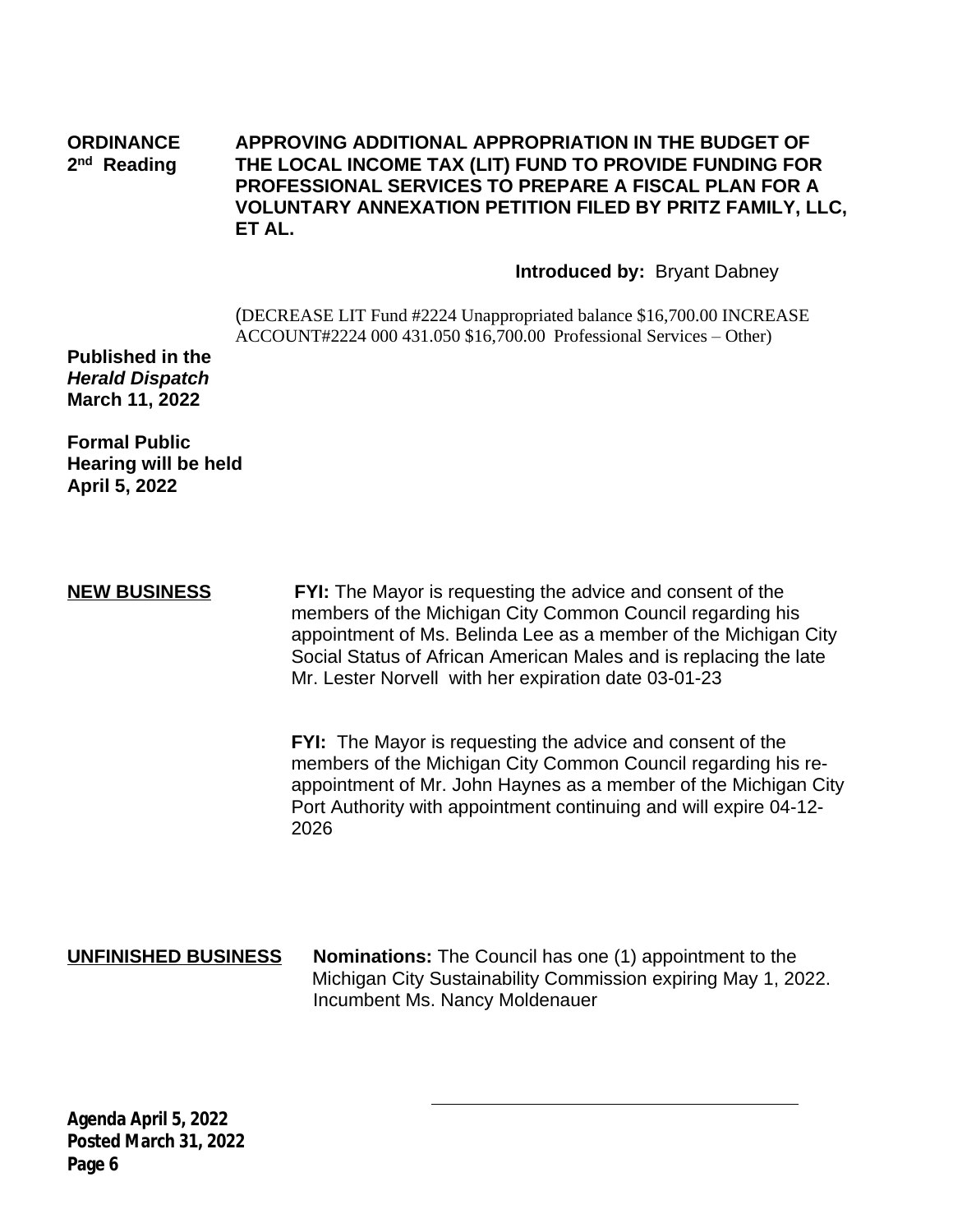**NOMINATIONS:** The Council has the following appointments to the Commission of the Social Status of African-American Males (term expires 2/15/22)

## **Incumbents:**

Ms. Albertine Allen – Minority Health Partners of LaPorte County (resigned) Dr. Wendall McCollum- MCAS

## **COMMENTS FROM THE PUBLIC**

**COMMENTS FROM THE COUNCIL**

**ADJOURNMENT**

**\_\_\_\_\_\_\_\_\_\_\_\_\_\_\_\_\_\_\_\_\_\_\_\_\_\_\_\_\_\_\_\_\_ Gale A. Neulieb, City Clerk**